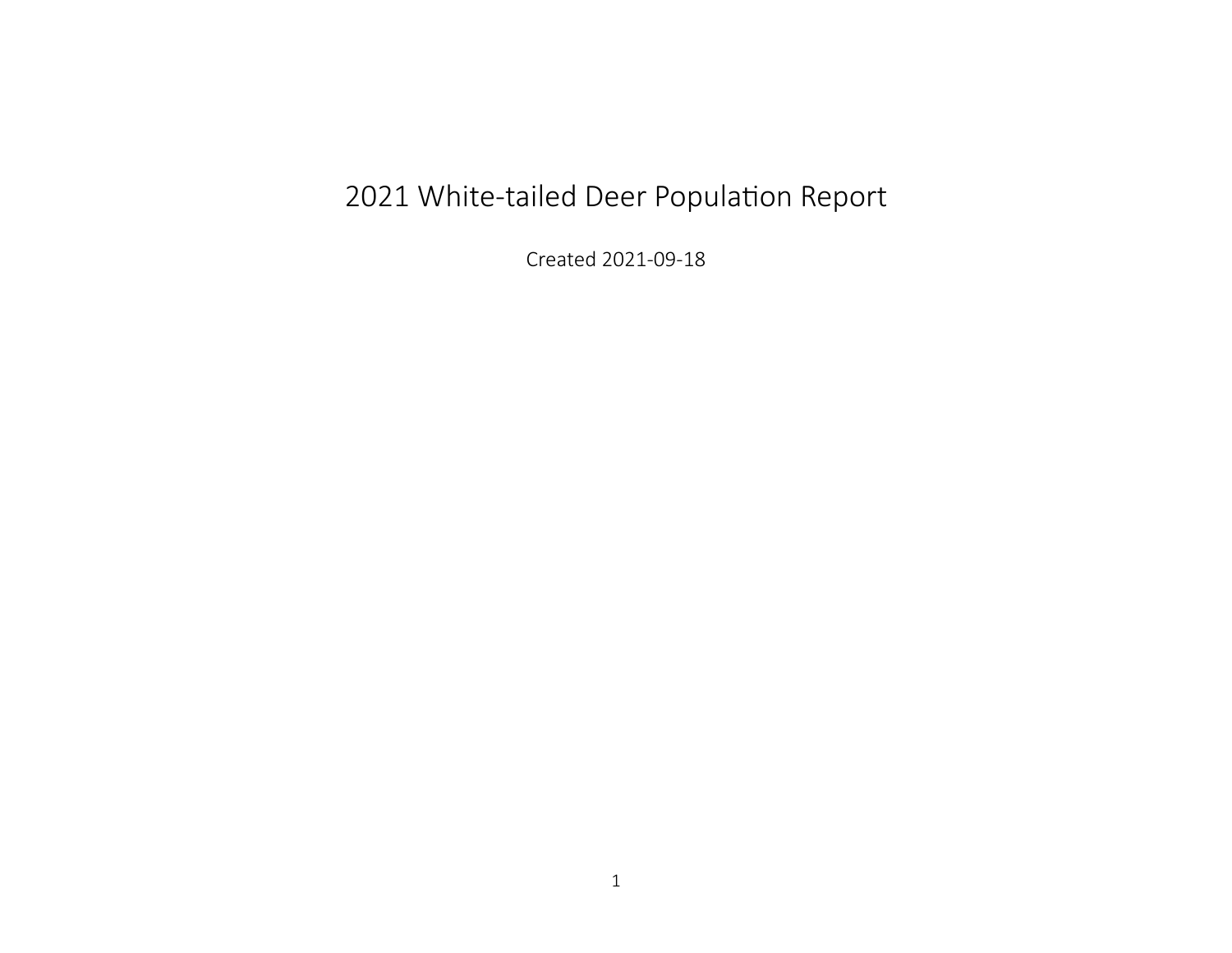| Region    | $\stackrel{<}{\diamondsuit}$ | $\stackrel{2}{\sim}$ | <b>POLA</b> | $\stackrel{2}{\sim}$ | <b>POLIC</b> | $\stackrel{2}{\sim}$ | <b>LOL</b> | $\stackrel{\rightarrow}{\sim}_{\hspace{-1mm}\mathcal{S}}$ | 2020    | $\psi_{\mathrm{Q}}$ | $\overline{\mathscr{L}_{\mathscr{A}}}$ | a difference from UA |
|-----------|------------------------------|----------------------|-------------|----------------------|--------------|----------------------|------------|-----------------------------------------------------------|---------|---------------------|----------------------------------------|----------------------|
| Region 1  | 67,809                       | 72,890               | 77,675      | 84,482               | 81,738       | 92,687               | 79,446     | 67,887                                                    | 67,195  | 69,094              | 76,090                                 | -9                   |
| Region 2  | 28,640                       | 30,210               | 30,226      | 38,457               | 36,357       | 39,740               | 39,323     | 36,453                                                    | 31,539  | 37,747              | 34,869                                 | 8                    |
| Region 3  | 18,025                       | 20,568               | 21,086      | 23,550               | 24,532       | 25,712               | 23,256     | 20,387                                                    | 23,557  | 23,745              | 22,442                                 | 6                    |
| Region 4  | 26,980                       | 29,050               | 20,683      | 26,193               | 30,436       | 29,801               | 32,731     | 28,743                                                    | 29,818  | 32,657              | 28,709                                 | 14                   |
| Region 5  | 12,620                       | 15,920               | 14,510      | 12,520               | 15,890       | 15,830               | 16,450     | 13,160                                                    | 15,966  | 14,917              | 14,778                                 |                      |
| Region 6  | 6,208                        | 10,566               | 8,309       | 11,113               | 12,693       | 12,836               | 11,493     | 10,846                                                    | 10,761  | 14,311              | 10,914                                 | 31                   |
| Region 7  | 9,650                        | 13,770               | 11,240      | 14,350               | 16,330       | 18,520               | 14,860     | 14,827                                                    | 17,318  | 20,343              | 15,121                                 | 35                   |
| Statewide | 169,932                      | 192,974              | 183,729     | 210,665              | 217,976      | 235,126              | 217,559    | 192,303                                                   | 196,154 | 212,814             | 202,923                                | $-3$                 |

LTA = long term average (previous 10 years)

- The estimates for white‐tailed deer populations are based upon population modeling with survey and harvest inputs.
- White-tailed deer estimates are not comprehensively validated with site specific research or enhanced monitoring efforts.
- White-tailed deer estimates are not framed with confidence intervals and are subject to adjustment.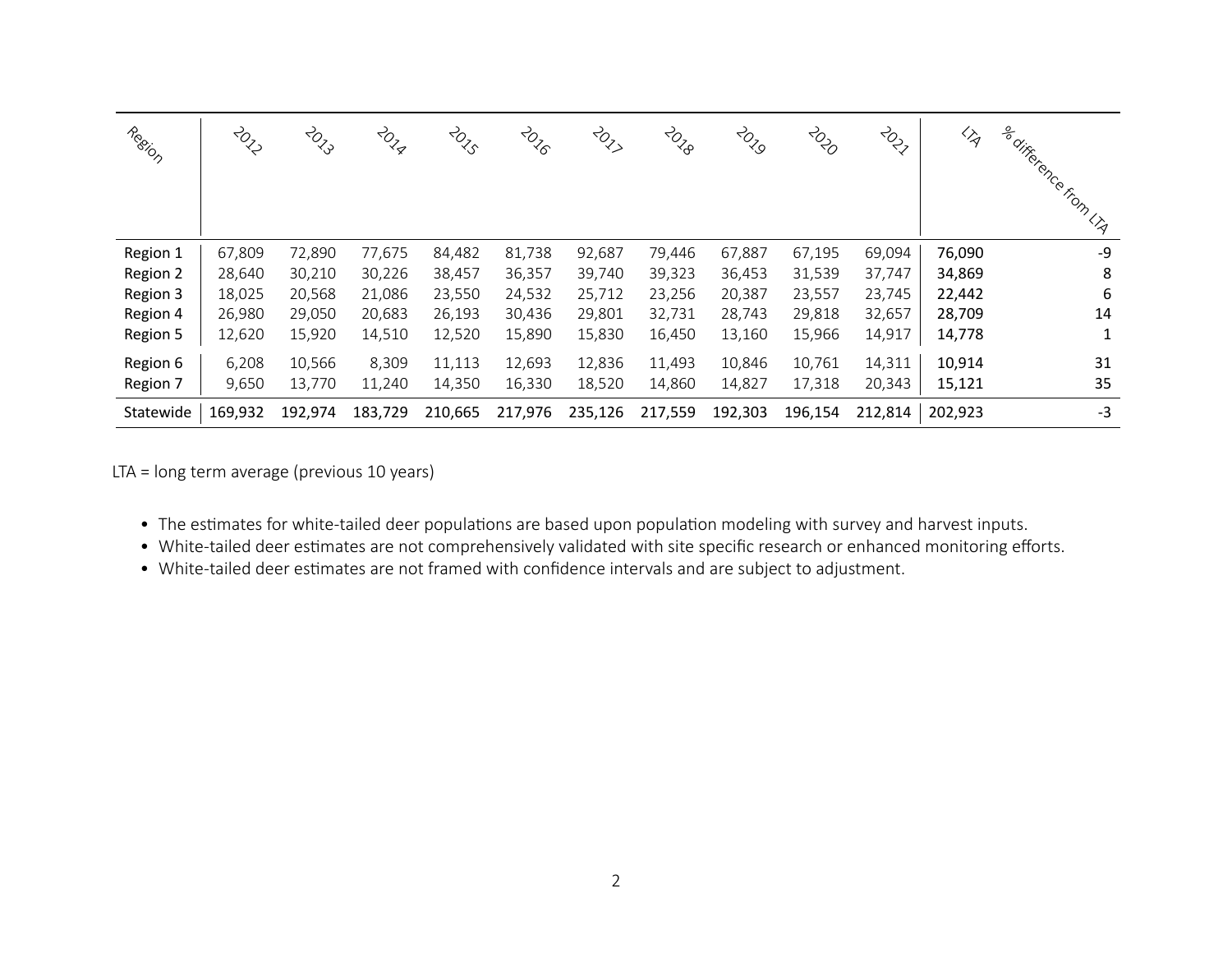

Regional White−tailed Deer Population Estimates